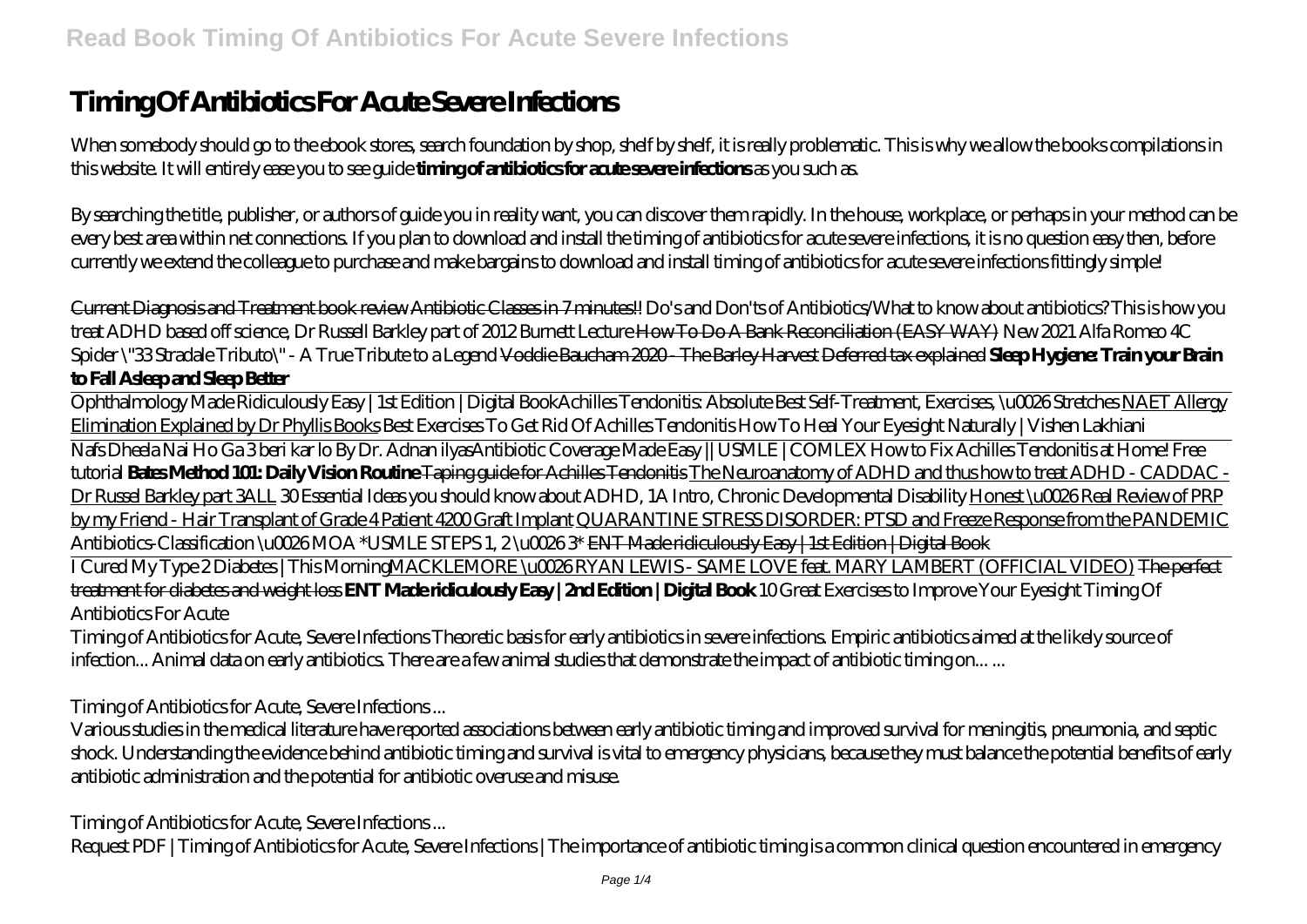## medicine practice for patients who ...

Timing of Antibiotics for Acute, Severe Infections ...

The 4 Moments of Antibiotic Decision-Making concept helps guide clinicians through critical time points in care. In the acute care setting, patients on antibiotics should be assessed daily for ...

4 Steps to Manage Antibiotics in Acute Care Settings ...

The mantra for timing of antibiotics for serious infections is 'hit hard, early and appropriately' Despite the strong biological plausibility of a need for early antibiotics in patients with serious bacterial infections the importance of antibiotic timing is controversial

## Antibiotic Timing • LITFL • CCC Infectious disease

The Institute for Safe Medication Practices (ISMP) developed these Acute Care Guidelines for Timely Administration of Scheduled Medications after conducting an extensive survey in late-2010 involving almost 18,000 nurses regarding the requirement in the Centers for Medicare & Medicaid Services (CMS) Conditions of Participation Interpretive Guidelines to administer medications within 30 minutes before or after the scheduled time.

## Guidelines for Timely Administration of Scheduled ...

BACKGROUND: The recommended treatment for acute calculous cholecystitis combines antibiotics and cholecystectomy. To reduce morbidity and mortality, guidelines recommend early cholecystectomy. However, the optimal timing for surgery on first admission remains controversial.

Acute Cholecystitis-Optimal Timing for Early ...

A follow-up analysis of Medicaid claims and pharmacy data identified a decrease in antibiotic prescribing over time, both among adult (18+ years old) and pediatric (3 months to 17 years old) populations. Fewer adults who were seen for acute URI had antibiotics prescribed in 2017 (37.4 per 100 visits) when compared to  $2010(46.5)$  per 100 visits).

# Current Report | Antibiotic Use | CDC

- Antibiotic regimens for low-risk intra-abdominal infections - Antibiotic regimens for high-risk intra-abdominal infections - Antibiotics for healthcare-associated intra-abdominal infections - Antimicrobial recommendations for acute biliary infections - ASA Physical Status Classification System RELATED TOPICS. Acalculous cholecystitis: Clinical manifestations, diagnosis, and management

#### UpToDate

Antibiotic-associated diarrhea: Antibiotics may commonly lead to uncomplicated antibiotic-associated diarrhea or loose stools, that will clear up after the antibiotic is stopped. Broad-spectrum antibiotics can also kill the normal gut flora ("good bacteria) and lead to an overgrowth of infectious bacteria, such as Clostridium difficile (C ...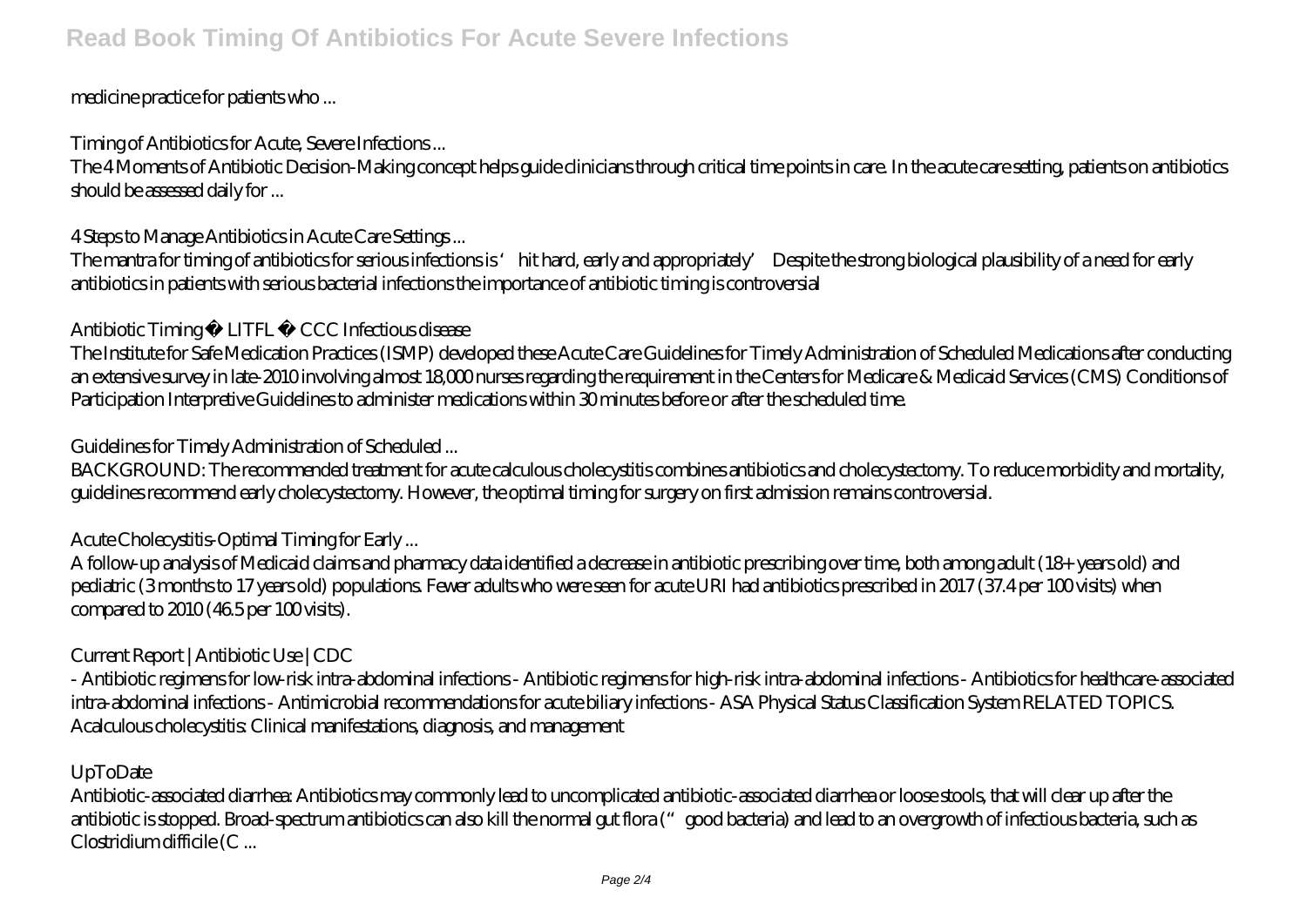# **Read Book Timing Of Antibiotics For Acute Severe Infections**

Antibiotics For UTI Treatment: What Are My Options ...

Researchers from the CDC point out that, when antibiotics are deemed necessary for the treatment of acute bacterial sinusitis, the Infectious Diseases Society of America evidence-based clinical practice guidelines recommend 5 to 7 days of therapy for patients with a low risk of antibiotic resistance who have a favorable response to initial therapy.

Duration Too Long for Most Antibiotics Prescribed for ...

Few studies are available to inform duration of intravenous antibiotics for children and when it is safe and appropriate to switch to oral antibiotics. We have systematically reviewed antibiotic duration and timing of intravenous to oral switch for 36 paediatric infectious diseases and developed evidence-graded recommendations on the basis of the review, guidelines, and expert consensus.

Antibiotic duration and timing of the switch from ...

Acute bronchitis is a lower respiratory tract infection, most commonly viral, that accounts for a significant number of health care visits. This review discusses the benefits and harms of ...

Antibiotics for Acute Bronchitis - Medicine by the Numbers ...

Preoperative antibiotics should be administered as soon as the diagnosis of acute appendicitis is made. There is no indication for postoperative antibiotics in uncomplicated appendicitis. 2 There are also no data supporting improvement in clinical outcomes with any given scoring system for acute appendicitis. 3

Acute cholecystitis management guidelines summary

Intervention Antibiotic therapy, with the clinicians choosing between an intravenous regimen and an oral regimen to start. IV: intravenous cefuroxime 750 mg every 6 hours PLUS oral metronidazole 400 mg 3 times a day for a maximum of 48 hours, after which patients were changed to the oral regimen.

Diverticulitis and antibiotics: time to change practice ...

Timing of Endoscopy for Acute Upper GI Bleeding Patients with acute upper gastrointestinal bleeding were assigned to receive endoscopy within 6 hours or between 6 and 24 hours after gastroenterolog...

Timing of Endoscopy for Acute Upper Gastrointestinal ...

Acute colonic diverticulitis is one of the most common clinical conditions encountered by surgeons in the acute setting. An international multidisciplinary panel of experts from the World Society of Emergency Surgery (WSES) updated its guidelines for management of acute left-sided colonic diverticulitis (ALCD) according to the most recent available literature.

2020 update of the WSES guidelines for the management of ...

Objective: To compare the current rate of antibiotic prescribing for acute respiratory infections (ARIs) in Australian general practice with the recommendations in the most widely consulted therapeutic guidelines in Australia (Therapeutic Guidelines). Design and setting: Comparison of general practice activity data for April Page 3/4